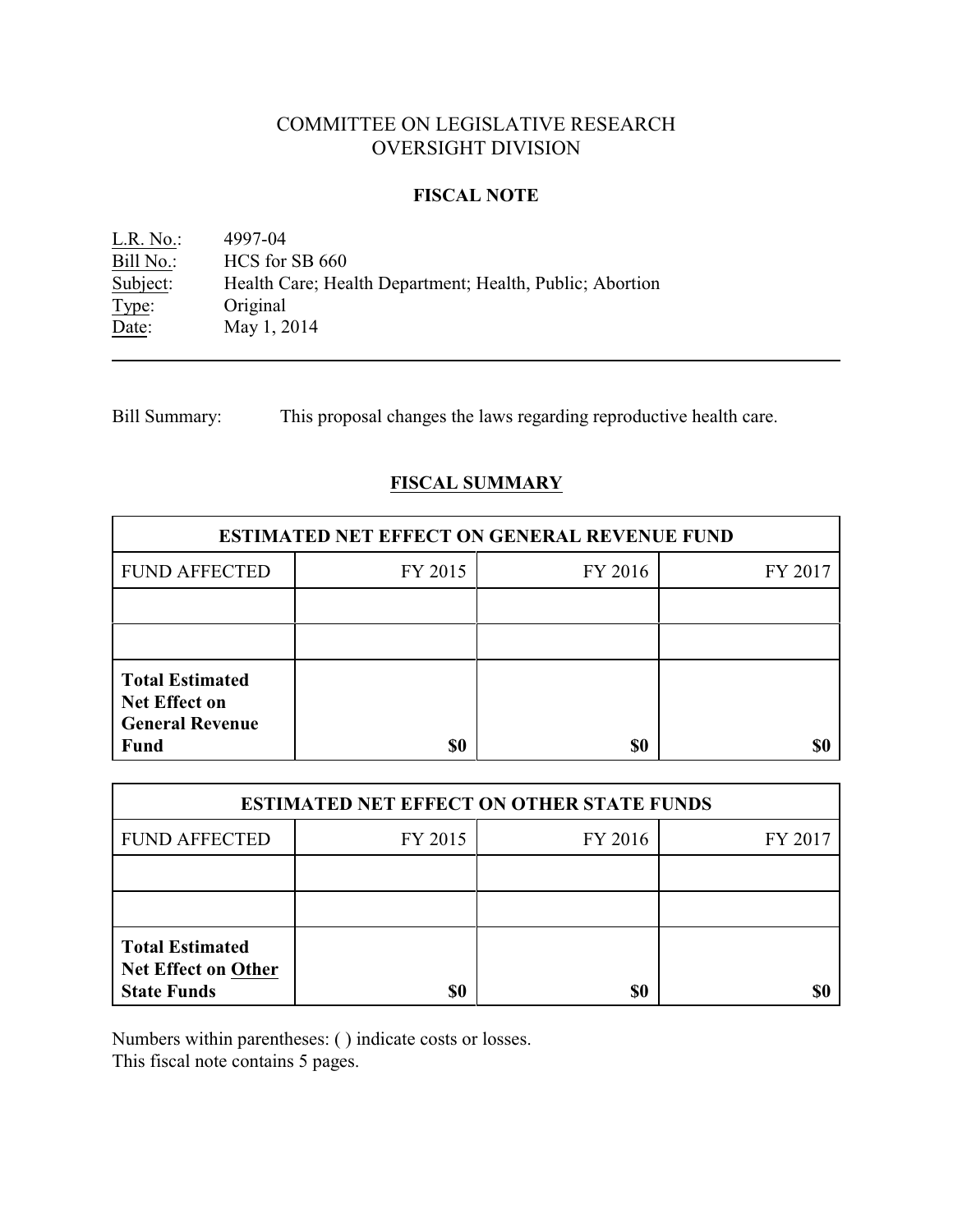L.R. No. 4997-04 Bill No. HCS for SB 660 Page 2 of 5 May 1, 2014

| <b>ESTIMATED NET EFFECT ON FEDERAL FUNDS</b>                        |         |         |         |  |
|---------------------------------------------------------------------|---------|---------|---------|--|
| <b>FUND AFFECTED</b>                                                | FY 2015 | FY 2016 | FY 2017 |  |
|                                                                     |         |         |         |  |
|                                                                     |         |         |         |  |
| <b>Total Estimated</b><br>Net Effect on All<br><b>Federal Funds</b> | \$0     | \$0     |         |  |

| <b>ESTIMATED NET EFFECT ON FULL TIME EQUIVALENT (FTE)</b>    |         |         |         |  |
|--------------------------------------------------------------|---------|---------|---------|--|
| <b>FUND AFFECTED</b>                                         | FY 2015 | FY 2016 | FY 2017 |  |
|                                                              |         |         |         |  |
|                                                              |         |         |         |  |
| <b>Total Estimated</b><br><b>Net Effect on</b><br><b>FTE</b> |         |         |         |  |

 $\Box$  Estimated Total Net Effect on All funds expected to exceed \$100,000 savings or (cost).

 $\Box$  Estimated Net Effect on General Revenue Fund expected to exceed \$100,000 (cost).

| <b>ESTIMATED NET EFFECT ON LOCAL FUNDS</b> |         |         |         |
|--------------------------------------------|---------|---------|---------|
| FUND AFFECTED                              | FY 2015 | FY 2016 | FY 2017 |
| <b>Local Government</b>                    | \$0     | \$0     | \$0     |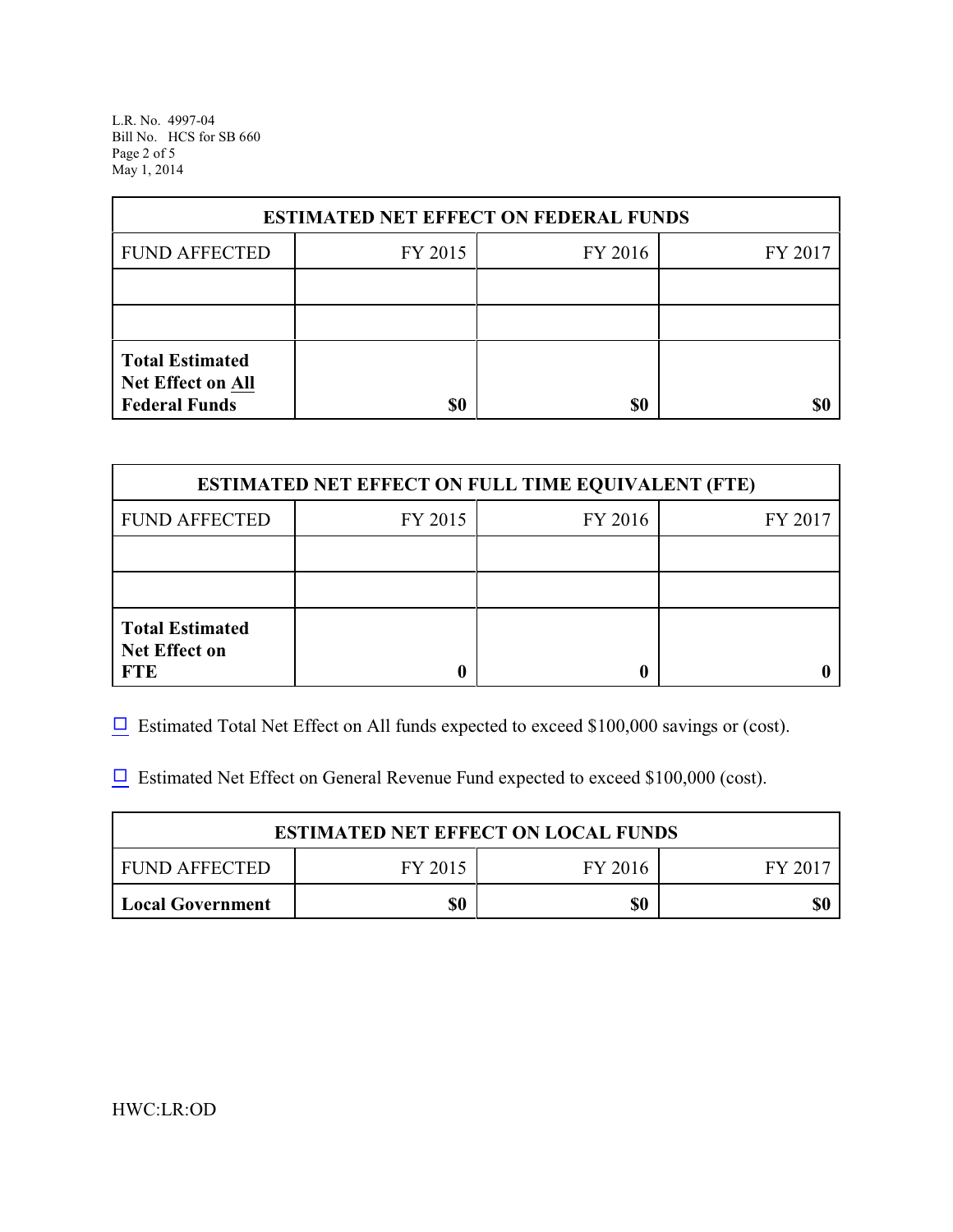L.R. No. 4997-04 Bill No. HCS for SB 660 Page 3 of 5 May 1, 2014

#### **FISCAL ANALYSIS**

#### ASSUMPTION

Officials from the **Department of Social Services (DSS) - MO HealthNet Division (MHD)** state section 197.730 only applies to family planning services funding that is distributed through the Department of Health and Senior Services. Therefore, there would be no fiscal impact to the DSS.

Officials from the **Office of State Courts Administrator**, the **Department of Health and Senior Services**, the **Office of Prosecution Services**, and **St. Louis County** each assume the proposal will not fiscally impact their respective agencies.

In response to a previous version of this proposal, officials from the **Columbia/Boone County Department of Public Health and Human Services** assumed the proposal would not fiscally impact their respective agencies.

In response to a previous version of this proposal, officials from the **Office of Attorney General** assumed any potential costs arising from this proposal can be absorbed with existing resources, but may seek additional appropriation if significant litigation results.

Officials from **Clay County**, **Cooper County** and **Jackson County** did not respond to **Oversight's** request for a statement of fiscal impact.

Officials from the at the following **health departments**: Audrain County Health Unit, Cass County Health Department, Harrison County Health Department, Henry County Health Center, Jefferson County Health Department, Linn County Health Department, Madison County Health Department, McDonald County Health Department, Miller County Health Center, Morgan County Health Center, Nodaway County Health Center, Platte County Health Department, Randolph County Health Department, Reynolds County Health Center, Ripley County Health Center, Shelby County Health Department, St Francois County Health Center and the Tri-County Health Department did not respond to **Oversight's** request for a statement of fiscal impact.

Officials from Barton County Memorial Hospital, Bates County Memorial Hospital, Cedar County Memorial Hospital, Cooper County Hospital, Excelsior Springs Medical Center, Putnam County Memorial Hospital, and Washington County Memorial Hospital did not respond to **Oversight's** request for a statement of fiscal impact.

HWC:LR:OD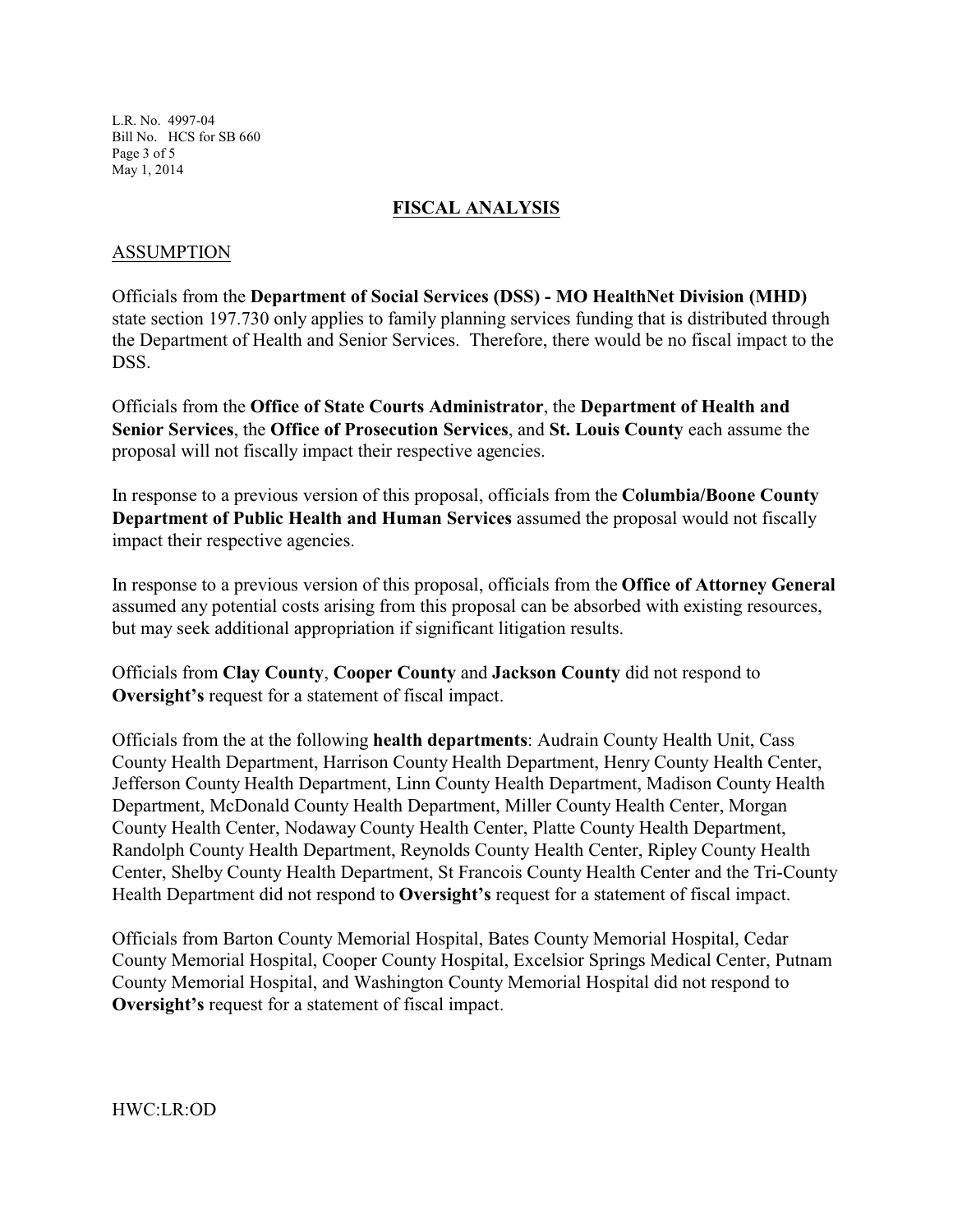L.R. No. 4997-04 Bill No. HCS for SB 660 Page 4 of 5 May 1, 2014

| FISCAL IMPACT - State Government | FY 2015<br>$(10 \text{ Mo.})$ | FY 2016    | FY 2017    |
|----------------------------------|-------------------------------|------------|------------|
|                                  | <u>\$0</u>                    | <u>\$0</u> | <u>\$0</u> |
| FISCAL IMPACT - Local Government | FY 2015<br>$(10 \text{ Mo.})$ | FY 2016    | FY 2017    |
|                                  | <u>\$0</u>                    | <u>\$0</u> | <u>\$0</u> |

### FISCAL IMPACT - Small Business

The proposal may impact small business abortion providers as they will have to have an on-site inspection performed annually.

This proposal may impact small business healthcare providers serving underserved populations. The impact is unknown as it depends where on the priority list for distribution of funds the provider will be compared to where they were prior to the implementation of the priority list outlined in this proposal.

#### FISCAL DESCRIPTION

The proposed legislation appears to have no direct fiscal impact.

This legislation is not federally mandated, would not duplicate any other program and would not require additional capital improvements or rental space.